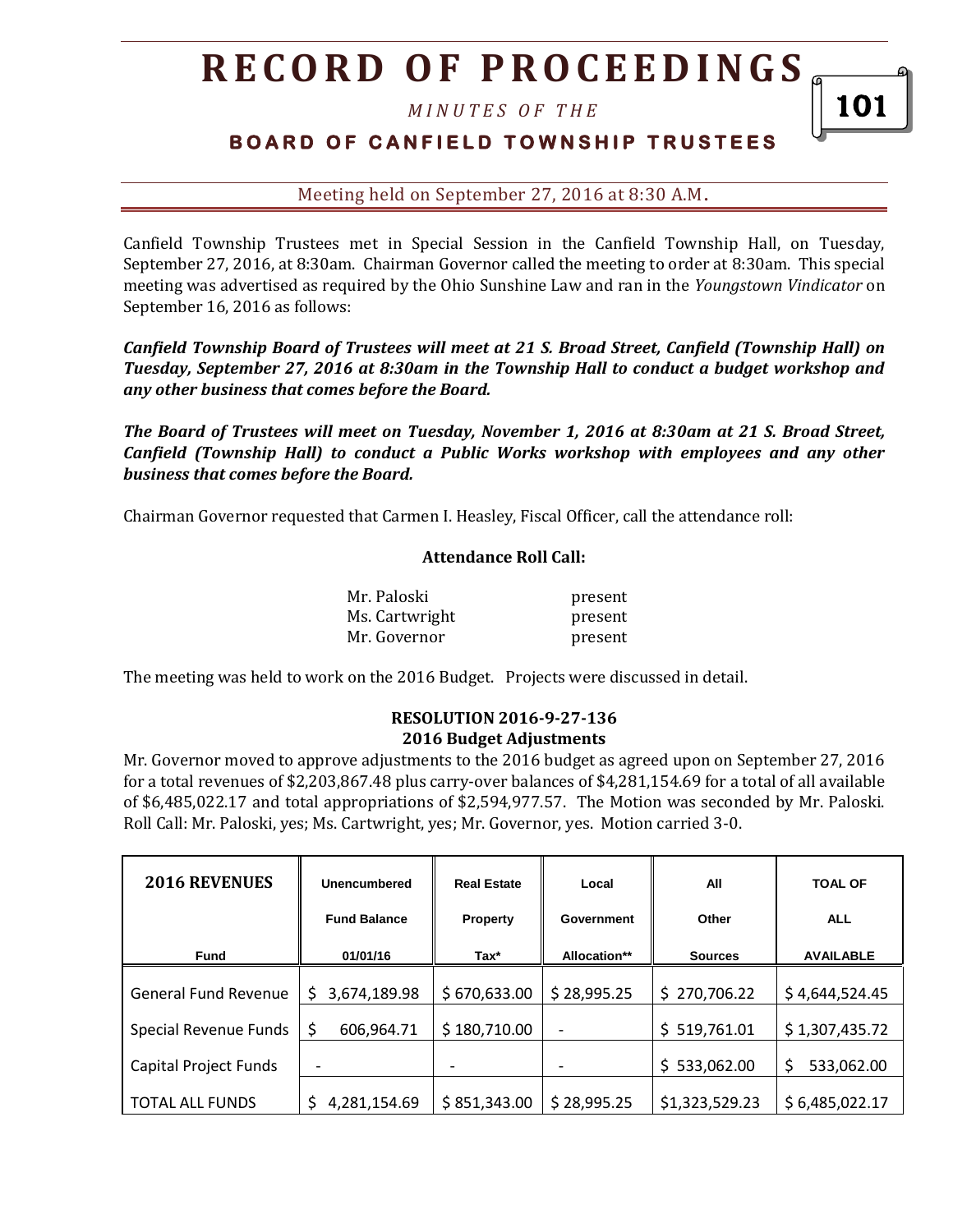*M I N U T E S O F T H E* 

## **B O A R D O F C A N F I E L D T O W N S H I P T R U S T E E S**

## Meeting held on September 27, 2016 at 8:30 A.M**.**

|--|

102

| <b>GENERAL FUND</b>  | 1,265,463.14 | <b>OPEN SPACE</b>      | 1,891.00     |
|----------------------|--------------|------------------------|--------------|
| <b>MOTOR VEHICLE</b> | 15,000.00    | <b>ZONING FUND</b>     | 37,104.55    |
| <b>GASOLINE TAX</b>  | 191,262.08   | <b>PERMISSIVE FUND</b> | 85,000.00    |
| <b>CEMETERY</b>      | 5,000.00     | LIGHTING DISTRICT      | 75,000.00    |
| <b>FIRE DISTRICT</b> | 18,264.00    | <b>RECYCLING FUND</b>  | 1,463.64     |
| ROAD FUND            | 366,467.16   | PUBLIC WORKS FUND      | 533,062.00   |
|                      |              | <b>TOTAL</b>           | 2,594,977.57 |

#### **RESOLUTION 2016-09-27-137 2016 Catch Basin Replacement Program**

Mr. Governor moved to approve Foust Construction, Inc. to replace (8) failing catch basins as the best low qualified bidder for the 2016 Catch Basin Replacement Program. With a cost not exceed \$34,500.00. The funds for this project will come from the Permissive Fund. The Motion was seconded by Mr. Paloski. Roll Call: Mr. Paloski, yes; Ms. Cartwright, yes; Mr. Governor, yes. Motion carried 3-0.

#### **RESOLUTION 2016-9-27-138**

#### **Trick-or-Treat / Halloween Hours**

Mr. Governor moved to approve Halloween Trick-or-Treat hours from 5:30 pm to 7:30 pm on Saturday, October 29, 2016 in conjunction with the City of Canfield. The Motion was seconded by Mr. Paloski Discussion: Mr. Cartwright asked why we would do this on Saturday, noting that we've always coordinated with Austintown, Boardman and Poland; they and the majority of other communities are having it on Monday and she could see big problems if we do it on Saturday. Mr. Governor amended the Motion to: hours will be from 5:30pm to 7:30 on Monday, October 31. Mr. Paloski seconded the amended Motion. Roll Call: Mr. Paloski, yes; Ms. Cartwright, yes; Mr. Governor, yes. Motion carried 3-0.

#### **RESOLUTION 2016-9-27-139 AMENDED SIDE LETTER #3 -PWD LUMP SUM PAYMENT**

Mr. Governor moved to approve amended side letter #3 lump sum payment. This amended letter better explains how the Township arrived at the lump sum payment and will assure that the lump sum is pensionable. This side letter has been approved by The Teamsters Local 377 and will be become part of the current agreement. The Motion was seconded by Ms. Cartwright. Discussion: The Fiscal Officer was concerned with the language "will assure that the lump sum is pensionable", since we have no control over Ohio Public Employee Retirement System (OPERS). Mr. Cartwright agreed that this cannot remain as it read, because we are guaranteeing and we cannot. Mr. Governor moved to amend his Motion to read: This amended letter better explains how the Township arrived at the lump sum payment. The Township and Teamsters Union feels that this side letter should be approved by OPERS relating to the lump sum being pensionable. The amended Motion was seconded by Ms. Cartwright. The document was sign by the Board during the meeting. Roll Call: Mr. Paloski, yes; Ms. Cartwright, yes; Mr. Governor, yes. Motion carried 3-0.

#### **RESOLUTION 2016-09-27-140**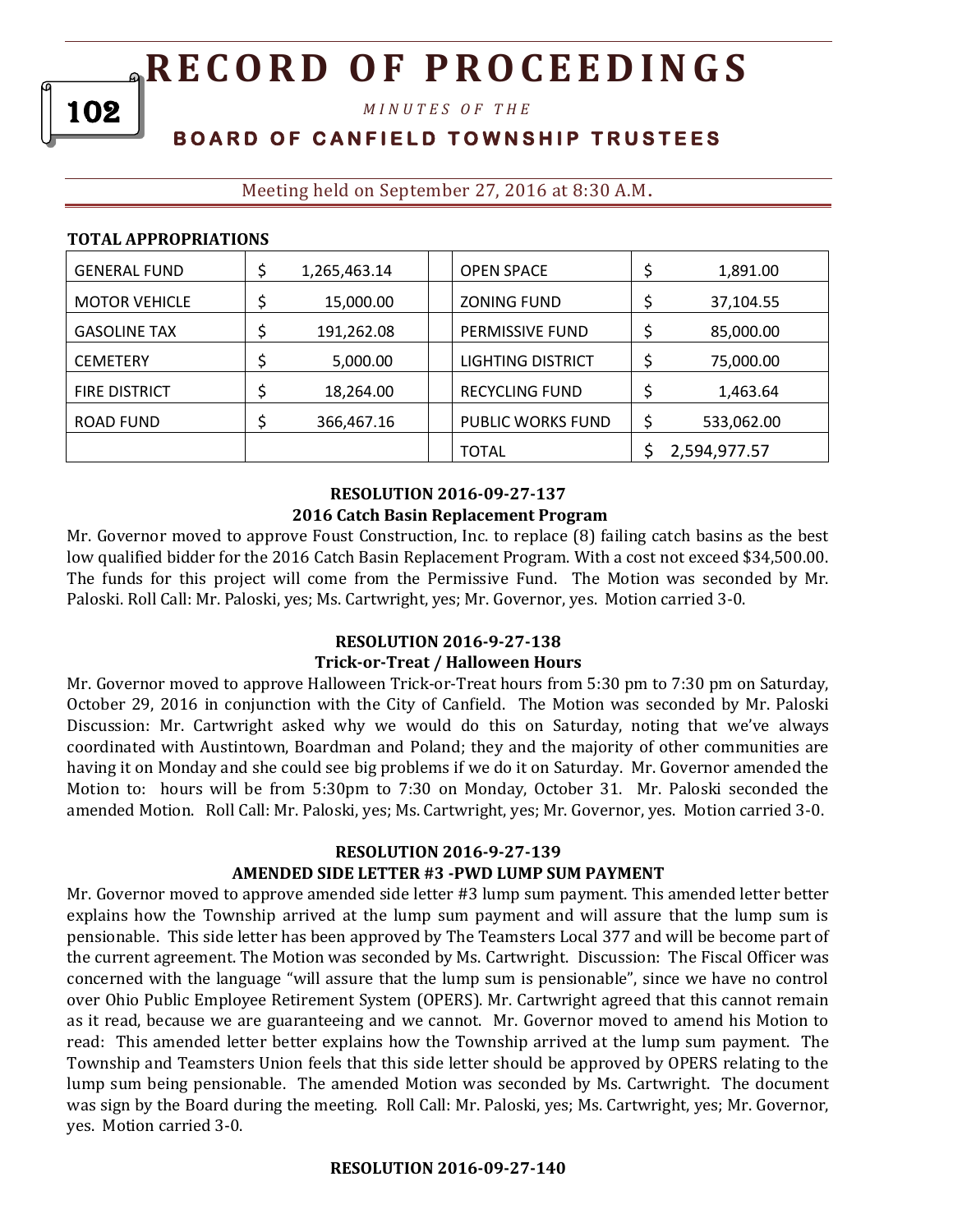*M I N U T E S O F T H E* 

# **BOARD OF CANFIELD TOWNSHIP TRUSTEES**

103

#### Meeting held on September 27, 2016 at 8:30 A.M**.**

#### **SIDE LETTER #7 - PWD**

Ms. Cartwright moved to approve side letter #7 to be interpreted in conjunction with side letter #3 lump sum payments. This letter clearly defines the intent of Canfield Township as it pertains to a lump sum bonus in May of 2018. This side letter has been approved by The Teamsters Local 377 and will be become part of the current agreement. The Motion was seconded by Mr. Governor. Discussion: Ms. Cartwright noted that this document was sign by the Board during the meeting. Roll Call: Mr. Paloski, yes; Ms. Cartwright, yes; Mr. Governor, yes. Motion carried 3-0.

**Next Meeting Dates:** The next regular meeting will be held on October 11 and 25 at 7pm. and a special meeting on November 1 from 8:30 to 10:30am to meet with our employees and deal with any other business that is necessary. Fiscal Officer noted that she requested a prosecutor's opinion on how we advertise special meetings to make sure we are in compliance.

#### **RESOLUTION 2016-09-27-141 Executive Session**

Mr. Governor moved to adjourn into executive session in accordance with ORC 121.22(G)(1) at 11:58am to discuss the employment and compensation of public employees. The Motion was seconded by Mr. Paloski. Roll Call: Mr. Paloski, yes; Ms. Cartwright; yes; Mr. Governor, yes. Motion carried 3 to 0.

The Board returned to open session at 12:45pm.

### **RESOLUTION 2016-09-27-142 One Time Pay Supplement for Township Administrator**

Ms. Cartwright moved to provide Keith Rogers, Township Administrator, salary pay supplement of \$3,850.00 based on 7% of his 2015 base pay of \$55,000 to be treated as part of his salary pay to be paid from the Zoning Fund. This salary supplement will be pensionable and subject to taxes and deductions. The Motion was seconded by Mr. Governor. Discussion: Ms. Cartwright noted this is for his work above and beyond his job responsibilities. Roll Call: Mr. Paloski, yes; Ms. Cartwright; yes; Mr. Governor, yes. Motion carried 3 to 0.

#### **RESOLUTION 2016-09-27-143 Compensation of a Public Employee**

Mr. Governor moved to increase the Township Administrator/Road Superintendent's salary from \$55,000 to \$56,650. This increase represents 3% of the present base of \$55,000 to take effect with the next pay period. The Motion was seconded by Mr. Paloski. Roll Call: Mr. Paloski, yes; Ms. Cartwright; yes; Mr. Governor, yes. Motion carried 3 to 0.

## **RESOLUTION 2016-09-27-144 Compensation of a Public Employee**

Mr. Governor moved to increase the Township Administrative Assistant to the Board of Trustees, from \$14.50 to \$14.75 to take effect with the next pay period. The Motion was seconded by Mr. Paloski. Roll Call: Mr. Paloski, yes; Ms. Cartwright; yes; Mr. Governor, yes. Motion carried 3 to 0.